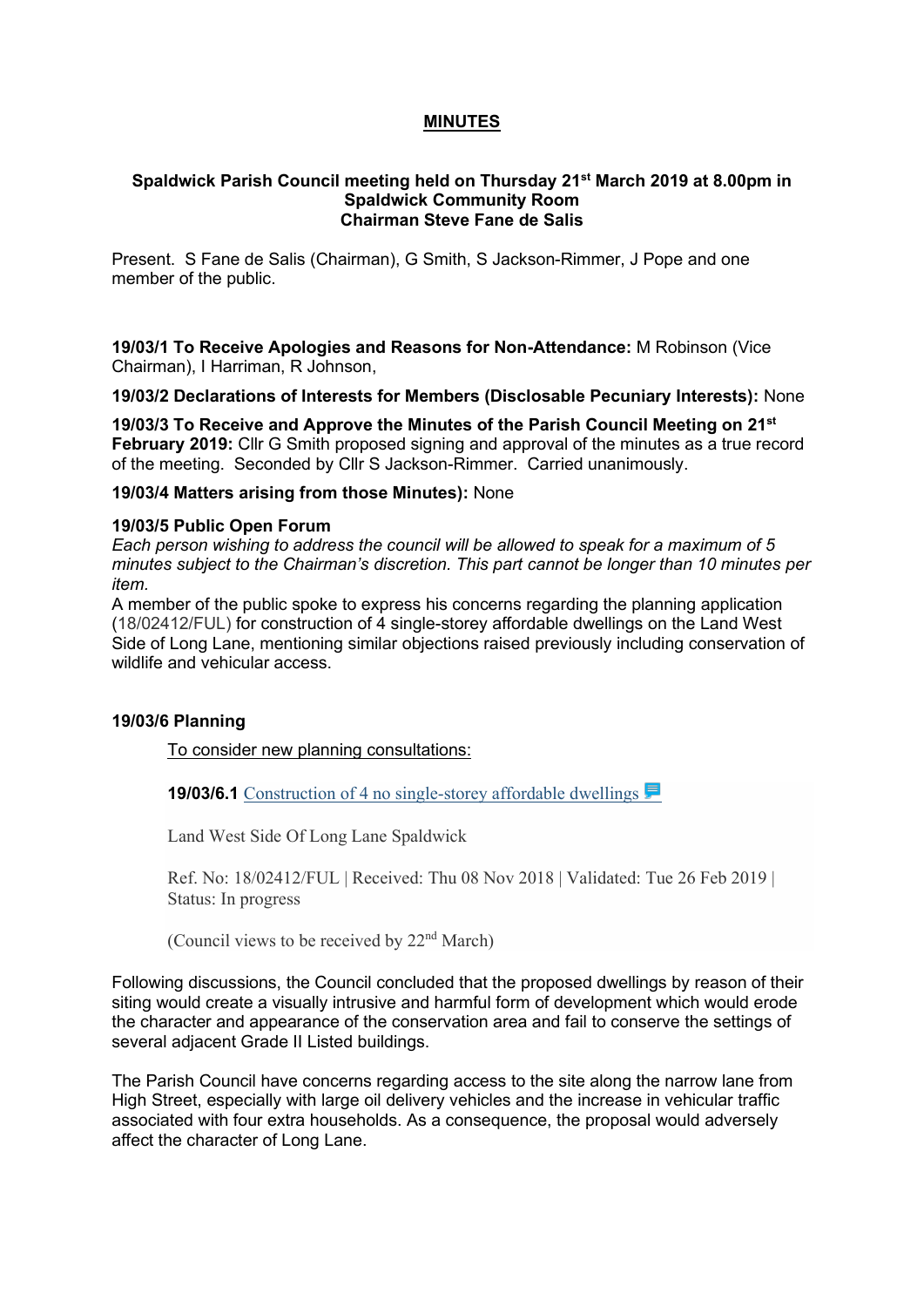It is disappointing that the developer had precluded the planning process by commencing site clearance and tree removal works prior to submission of application 15/02396/FUL. This has had a detrimental impact on local wildlife which had previously been observed in the area.

Cllr J Pope proposed refusal of the planning application. This was seconded by Cllr S Jackson-Rimmer and carried unanimously.

**19/03/6.2** [Single storey rear extension.](https://publicaccess.huntingdonshire.gov.uk/online-applications/applicationDetails.do?keyVal=PMX031IKJO700&activeTab=summary) 

16 Burton Way Spaldwick Huntingdon PE28 0YY

Ref. No: 19/00283/HHFUL | Received: Thu 14 Feb 2019 | Validated: Mon 18 Feb 2019 | Status: In progress

# **1 Amended roof design and materials**

(Council views to be received by  $29<sup>th</sup> March$ )

Following discussions Cllr S Fane de Salis proposed approval of the planning application provided it is in keeping with the surrounding dwellings. This was seconded by Cllr G Smith and carried unanimously.

Determined by planning authority:

**19/03/6.3** 18/01731/HHFUL | Proposed rear extension and porch extension |

25 Thrapston Road Spaldwick Huntingdon PE28 0TA

Application Received: Mon 13 Aug 2018

Status: Approved

Decision Issued Date: Thu 28 Feb 2019

Noted.

# **19/03/7 Finance**

# **19/03/7.1** Expenditure for approval 21st March 19:

Cleaning supplies for Community Room purchased by Y. Karl:

- Small bin for the toilet £10 (receipt 1, £10.00)
- Biodegradable bags/liners for the bin in the toilet (receipt 2, £2.50)
- From Grafton Projects (receipt 3, £39.54):

 200 black plastic bags for dust bin in the kitchen 10 rags for cleaning, Anti-bacterial spray cleaner, Paper towels rolls x 6 refills for the dispenser in the toilet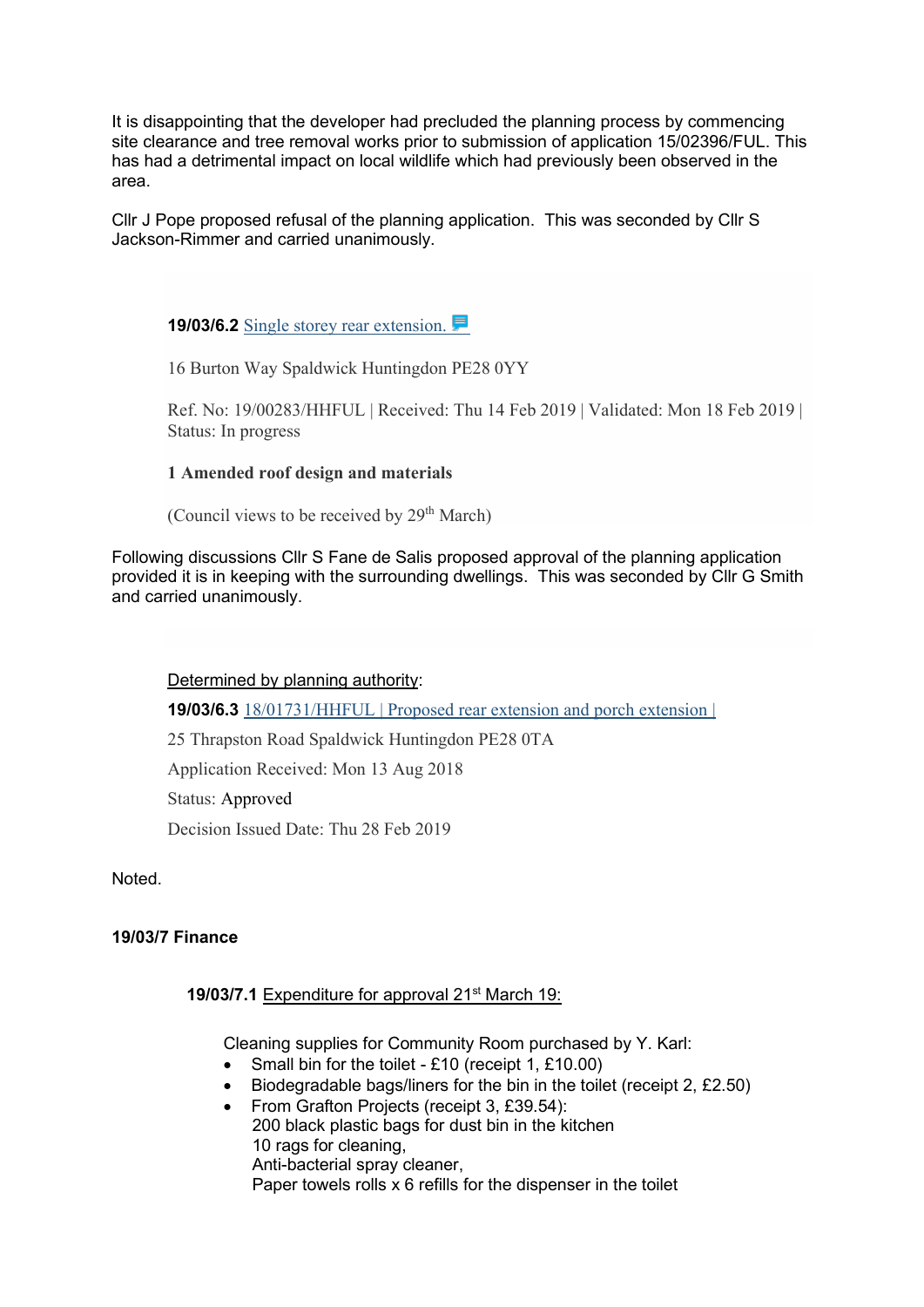#### **Total of £52.04.**

Cllr S Fane de Salis proposed reimbursement of the costs. This was seconded by Cllr S Jackson-Rimmer and carried unanimously.

# **19/03.7.2** Clerks wages **£149.20** (comprising expenses of £9.00) HMRC **£35.00**

Cllr S Fane de Salis proposed payment of the wages. This was seconded by Cllr G Smith and carried unanimously.

> **19/03/7.3** Currently no SLCC membership for Clerk- to consider renewal (cost could potentially be shared with Sawtry PC - annual subscription cost for the coming year: £136 with additional £10 joining fee

It was agreed that although important to maintain SLCC membership for the Clerk, this decision could be deferred until next year after maternity leave.

 **19/03/7.4** Invoice for Grass Cutting Season 2019. £2499.96 total, payment options as follows:

- Cheque payments x three as outlined in Invoice, payments in April, June and **August**
- Electronic payments for six months April September

The Council noted that a good job was done last year with regards to grass cutting. Cllr S Fane de Salis proposed electronic payment of the invoice to continue with the service provider. This was seconded by Cllr J Pope and carried unanimously.

 **19/03/7.5** Clerk's probation period is coming to an end (13 weeks from 13 December 2018)- continuation of employment and pay to increase to SCP 25?

Cllr S Fane de Salis proposed approval of the probation period and continuation of the employment of S Cardwell with pay increment. This was seconded by Cllr J Pope and carried unanimously. It was also noted that an appraisal would need to be discussed in the future and also a review of the weekly working hours of the Clerk.

# **19/03/8 General Data Protection Regulation (GDPR) to consider:**

**19/03/8.1** Social Media and Electronic Communication Policy

 **19/03/8.2** Information & Data protection Policy

 **19/03/8.3** List of documents for Retention or Disposal

 **19/03/8.4** Subject Access Request Form

 **19/03/8.5** Consent Form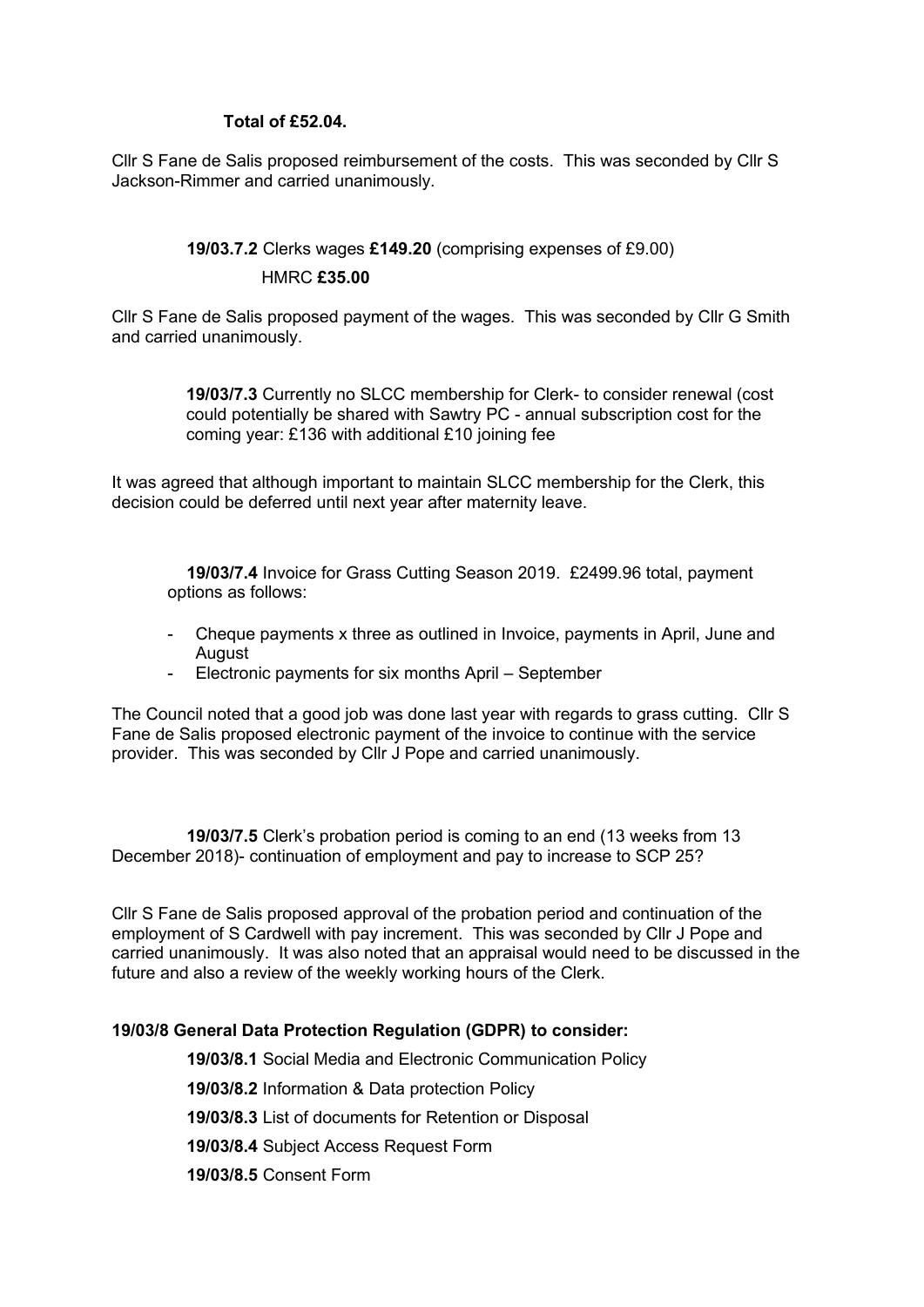**19/03/8.6** Privacy Notice Staff, Councillors and Role Holders

 **19/03/8.7** General Privacy Notice-to discuss Spaldwick Contact Policy / GDPR

Privacy Policy created and circulated by Clerk- the Council concluded that the

document would need to be more detailed to be suitable for purpose.

 **19/03/8.8** Data Audit Schedule/ Mapping

 **19/03/8.9** Cyber Security Checklist

 **19/03/8.10** Security Incident Response Policy

-The Council agreed that all items need to continue to be assessed.

# **19/03/9 Assets – Provision/Maintenance**

**19/03/9.1** Monthly Ferriman Road Play Area's Inspection- no action to take until we prepare a painting schedule**.** Hedges around open space and play area.

- Cllrs S Fane de Salis and I Harriman assessed the Play Area following the February meeting and concluded the hedges had not been cut the previous year despite the work having been allocated to a contractor. Their conclusion was that, given the extensive number of brambles growing in the hedges, that the most logical suggestion might be to remove all hedges. This will need to be put to tender; Cllr S Fane de Salis to source contacts for quotes.

**19/03/9.2** Discussion regarding a community defibrillator- detail provided by Cllr Robinson.

– To be deferred for a future meeting. Clerk to make contact with insurance company to discuss any concerns or likely premium hikes relating to installation of a community defibrillator.

**19/03/9.3** Request from PCC following communication with the Church Buildings department at the diocese to get consent from the diocese in the form of a Faculty in order to put the old memorial in the churchyard. Details requested:

- photographs of the memorial, details of where it is going to be put in the churchyard, and details of how it is going to be fixed (suggest meeting to detail exact location)
- "statement of needs" detailing the needs and motivations behind the proposed relocation (including explanation of why it would be appropriate to put the memorial in the churchyard.)

Document needed mid-April to be put to the May meeting.

It was decided that Cllrs S Fane de Salis and G Smith will work on this item together.

# **19/03/10 Highways, footpaths, byways, gritting bin, trees, etc.**

**19/03/10.1** Track Clearing- responsibility regarding Long Lane discussed at last month's meeting following resident contact with SPC and Highways- request from Joe (Local Highways Officer) for a site meeting to discuss the extent of the issue as he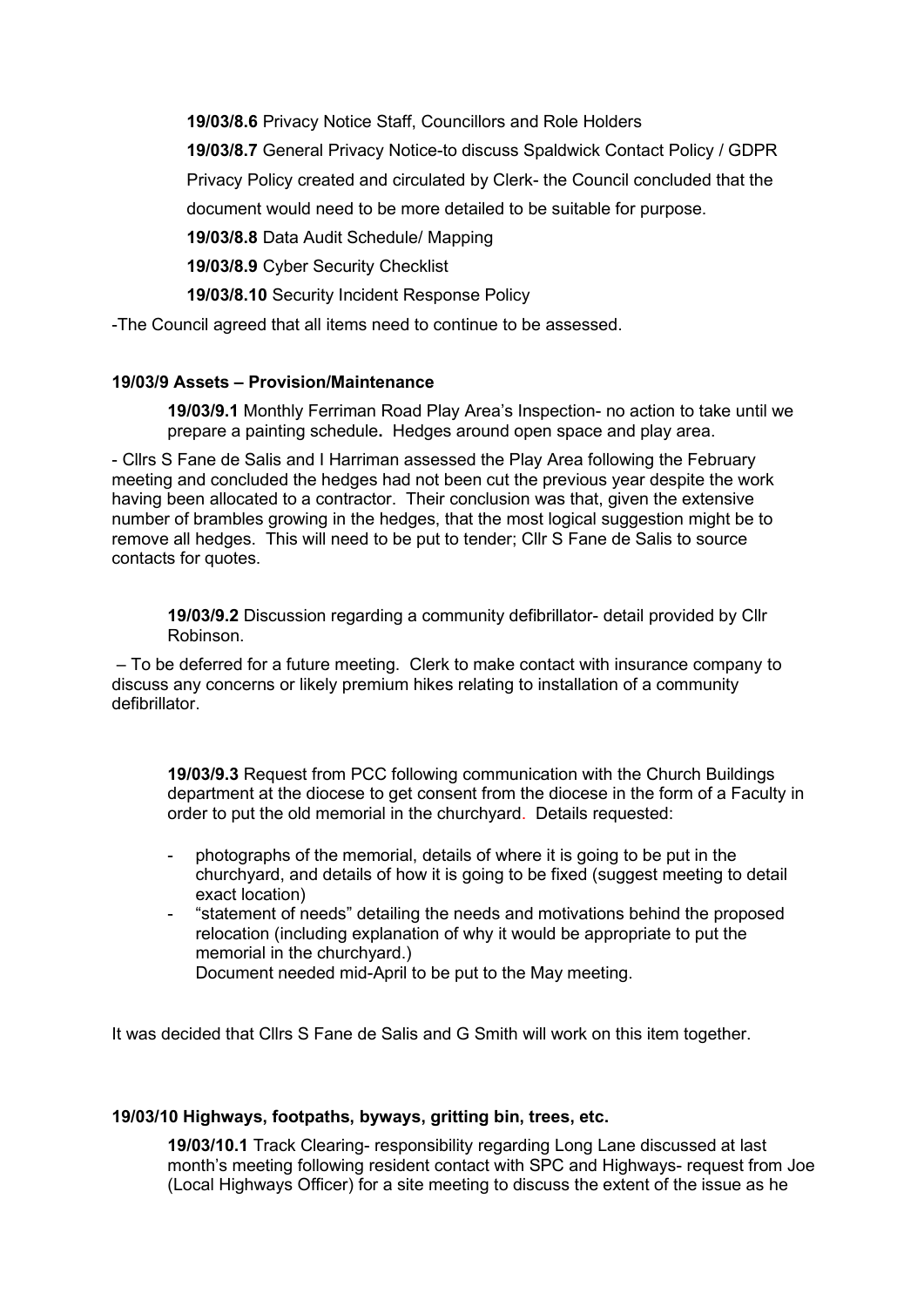was unable to see the issue following a site visit.

-Cllrs S Fane de Salis, I Harriman and S Jackson-Rimmer have all visited the site since the February meeting and agree that it has been cleared. Clerk to reply to Joe Hudson (Highways Officer) and confirm that the area has been assessed and that Long Lane is clear.

It was noted that litter has been raised as an issue in the same area. Cllr S Fane de Salis to enquire about the use of litter pickers.

**19/03/10.2** M.Ager (Spaldwick Footpath Coordinator for the Parish Council) has raised the issue of Dog Fouling and owners not clearing up after their dogs. -The Council were disappointed to hear that people are not removing their own dog mess but are leaving others to clear up after them.

**19/03/10.3** Litter in Spaldwick: someone has fly tipped on the concrete path from Barham Road beside the A14.

-This was reported online by both Cllr S Jackson-Rimmer and the Clerk and all the litter has now been cleared.

#### **19/03/11 Community Room**

- 3 quotes for renovation of the kitchen received since last month's meeting (Kitchen Culture- £2760, Anglia Interiors Ltd- £2590.65 and Uwe Braun £1469.82). Propsed by Cllr S Fane de Salis and seconded by Cllr J Pope that the cheapest quote should be accepted. Cllr S Fane de Salis to arrange.

- 3 quotes in progress for replacement of curtains (Cllr S Jackson-Rimmer) and 3 quotes in progress for replacement of flooring (Cllr G Smith).

**19/03/11.1** To discuss draft 'Application Form and Charges for Hire' document created by Clerk for users of the Community Room.

- Document approved with some slight modification to the wording and detail.

**19/03/11.2** A Christmas Carol on Tour show- following communication from The

Keeper's Daughter Theatre Company discussion as to whether SPC might like to consider the Community Room as a potential venue.

-Clerk requested to advise organisers to contact Spaldwick Social Group regarding this.

**19/03/12 Spaldwick News Content for April's edition-** any items to be sent for inclusion in next edition.

-None raised.

#### **19/03/13 Correspondence**

-Councillors to respond directly to the individual items if they so wish.

**19/03/13.1 Cambridgeshire and Peterborough Minerals and Waste Local Plan Further Draft Consultation - 15 March 2019 to 25 April 2019**